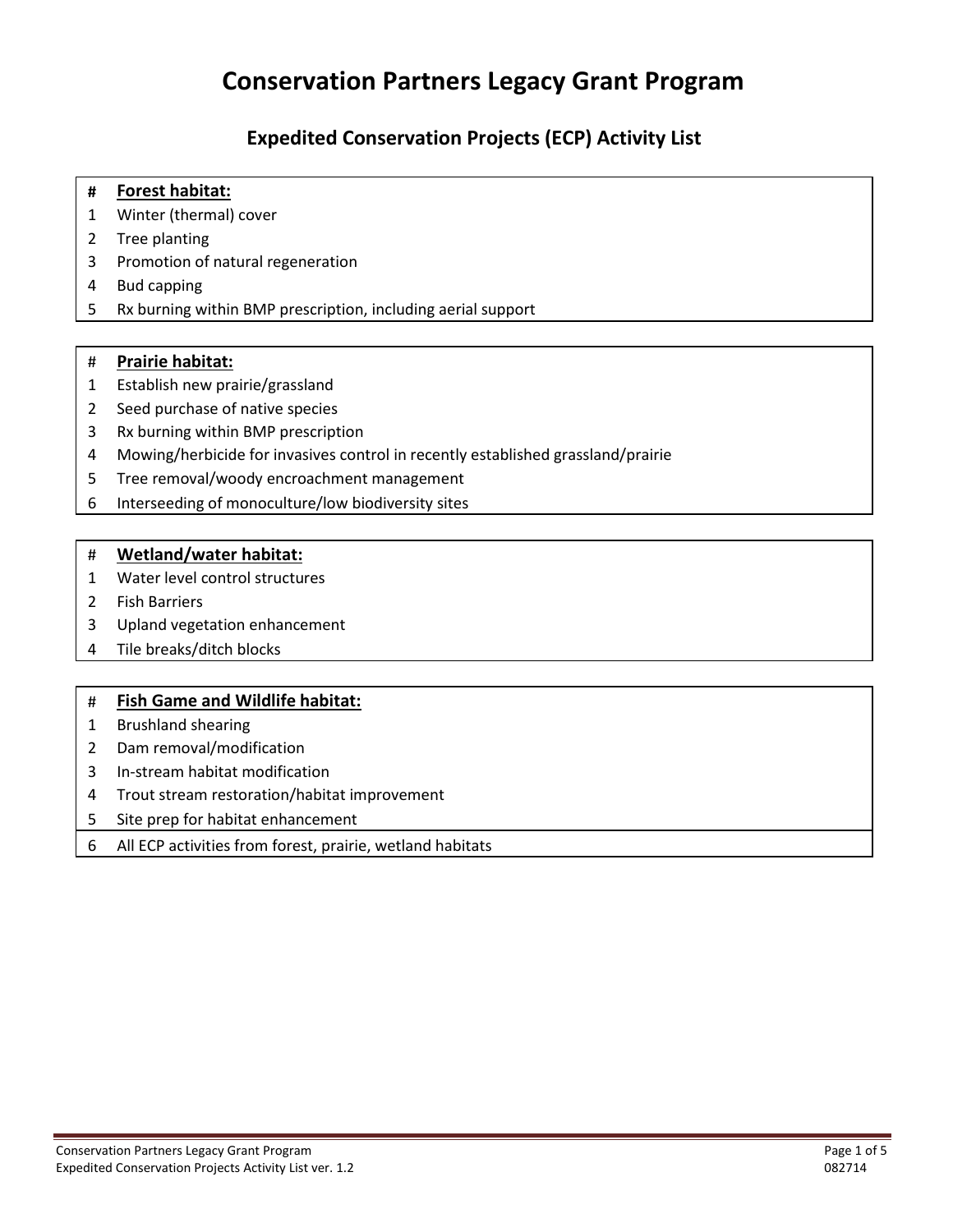## **FOREST Habitat ECP Activity List Definitions and Details**

| #            | <b>Activity</b>                   | <b>Definitions</b>                                                                                                  | <b>Requirements</b> | Included treatments/costs                                                               | <b>Excluded costs</b>                                                                          |
|--------------|-----------------------------------|---------------------------------------------------------------------------------------------------------------------|---------------------|-----------------------------------------------------------------------------------------|------------------------------------------------------------------------------------------------|
|              |                                   |                                                                                                                     |                     |                                                                                         |                                                                                                |
|              |                                   | Planting woody vegetation                                                                                           |                     |                                                                                         |                                                                                                |
|              |                                   | (native trees, bushes, shrubs) for                                                                                  |                     | Planting tree/woody                                                                     | Non-native species,                                                                            |
|              |                                   | the purpose of providing                                                                                            |                     | vegetation, herbicide,                                                                  | equipment purchase                                                                             |
|              |                                   | overwinter cover for native                                                                                         |                     | mowing, tree mats/stake,                                                                | (including mowers, chainsaws,                                                                  |
| 1            | Winter (thermal) cover            | animal species                                                                                                      |                     | seedlings/bare root stock                                                               | heavy equipment)                                                                               |
| $\mathbf{2}$ | Tree planting/seeding purchase    | Planting and purchase of native<br>tree species for reasons other<br>than replanting of clear cut<br>timber harvest |                     | trees, seedlings, contractor<br>costs, equipment rental,<br>herbicide, tree mats/stakes | Equipment purchase<br>(including hand tools, saws,<br>attachments for heavy<br>equipment), PPE |
|              |                                   |                                                                                                                     |                     |                                                                                         |                                                                                                |
|              |                                   | Activities that promote natural                                                                                     |                     | Mowing, shearing, herbicide,                                                            |                                                                                                |
|              |                                   | regeneration within native stand                                                                                    |                     | hand/mechanical release,                                                                | Equipment purchase                                                                             |
|              |                                   | types with defined fish and/or                                                                                      |                     | thinning, contractor costs,                                                             | (including mowers, chainsaws,                                                                  |
| 3            | Promotion of natural regeneration | wildlife habitat benefit                                                                                            |                     | equipment rental                                                                        | heavy equipment)                                                                               |
|              |                                   |                                                                                                                     |                     |                                                                                         |                                                                                                |
|              |                                   | Protecting young conifer buds                                                                                       |                     |                                                                                         |                                                                                                |
|              |                                   | overwinter from deer browse                                                                                         |                     |                                                                                         |                                                                                                |
|              |                                   | with defined fish and/or wildlife                                                                                   |                     | Papers, clips, contractor costs,                                                        |                                                                                                |
| 4            | <b>Bud capping</b>                | habitat benefit                                                                                                     |                     | equipment rental                                                                        | Equipment purchase                                                                             |
|              |                                   |                                                                                                                     |                     |                                                                                         |                                                                                                |
|              |                                   |                                                                                                                     |                     |                                                                                         |                                                                                                |
|              |                                   | Burning of understory to remove                                                                                     |                     | Burn break installation,                                                                |                                                                                                |
|              |                                   | heavy fuels, improve stand                                                                                          |                     | contractor costs, burn fuel                                                             | Agency staff time, equipment                                                                   |
|              |                                   | health and promote regeneration                                                                                     |                     | (minimal cost), pre-burn site                                                           | purchase, PPE, burn                                                                            |
|              | Rx burning within BMP             | of young successional forest                                                                                        |                     | prep, equipment rental, non-                                                            | equipment (sprayers, drip                                                                      |
|              | prescription, including aerial    | species with defined fish and/or                                                                                    |                     | state aerial contractor for                                                             | torches, slip-on units),                                                                       |
| 5            | support                           | wildlife habitat benefit                                                                                            |                     | current planned burn                                                                    | herbicide, chainsaws, vehicles                                                                 |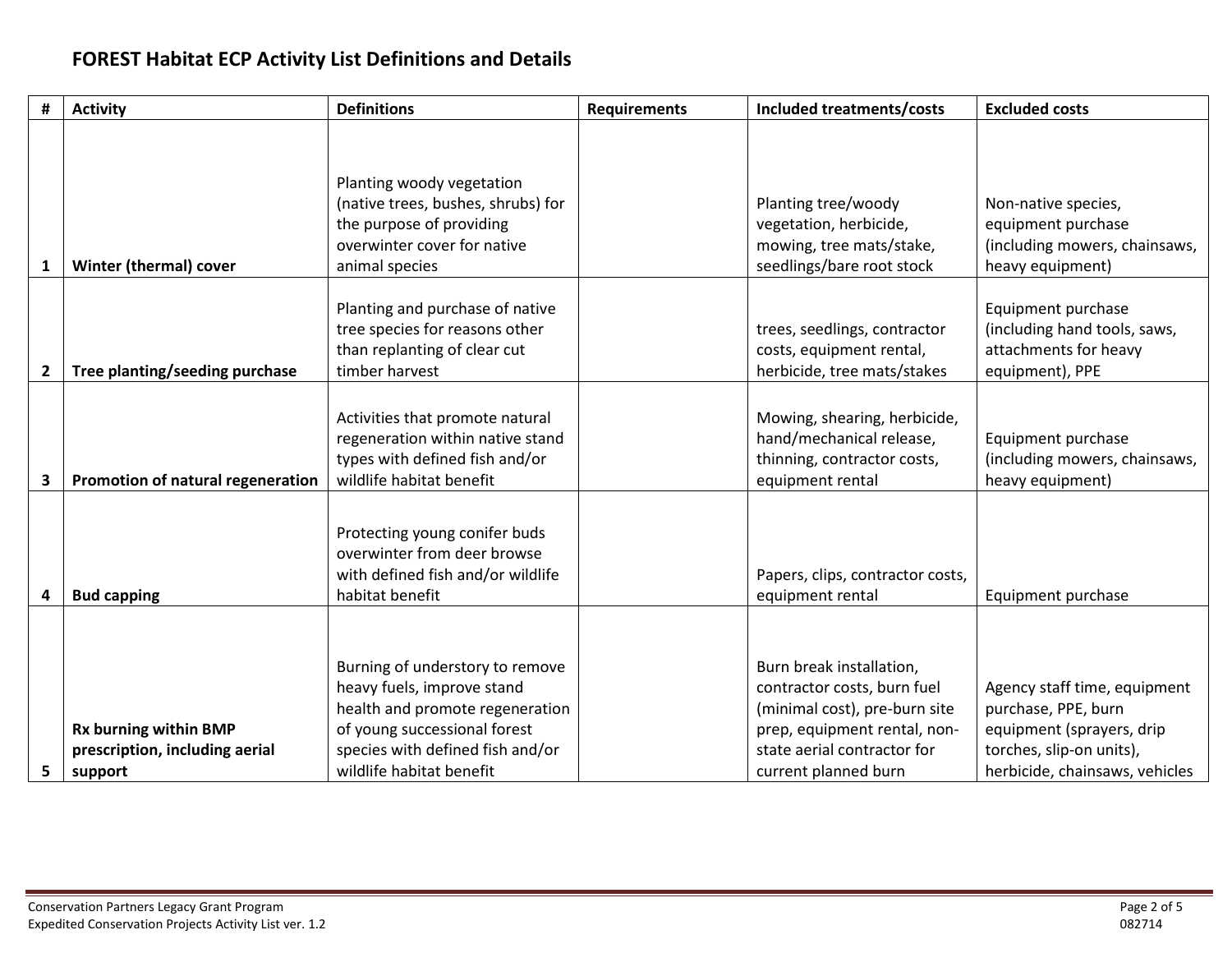## **PRAIRIE Habitat ECP Activity List Definitions and Details**

| #              | <b>Activity</b>                                                  | <b>Definitions</b>                                                   | <b>Requirements</b>             | Included treatments/costs                              | <b>Excluded costs</b>                                             |
|----------------|------------------------------------------------------------------|----------------------------------------------------------------------|---------------------------------|--------------------------------------------------------|-------------------------------------------------------------------|
|                |                                                                  |                                                                      | DNR lands require               |                                                        |                                                                   |
|                |                                                                  |                                                                      | approved and                    |                                                        |                                                                   |
|                |                                                                  | Restoring native grassland                                           | adopted Restoration             |                                                        |                                                                   |
|                | Establish new prairie/grassland<br>by planting seeding of native | species (including forbs) in a<br>suitable area currently void of or | Plan; must be<br>submitted with | Mowing, herbicide, seed<br>purchase, equipment rental, | Burn costs, equipment<br>(seeder, packer, tractor, ATV,           |
| 1              | species within BMP prescription                                  | covered in non-native vegetation                                     | application                     | contractor costs for seeding                           | sprayer, etc.)                                                    |
|                |                                                                  |                                                                      |                                 |                                                        |                                                                   |
|                |                                                                  |                                                                      |                                 |                                                        |                                                                   |
|                |                                                                  | Purchase of native, local ecotype                                    |                                 |                                                        |                                                                   |
|                |                                                                  | grassland seed and forbs from a                                      |                                 | Purchase of seed to provide                            |                                                                   |
|                |                                                                  | local contractor to be planted by                                    |                                 | current agencies/staff                                 |                                                                   |
|                |                                                                  | land manager before end of                                           |                                 | opportunity to complete a                              | Non-native vegetation, woody                                      |
| $\overline{2}$ | Seed purchase of native species                                  | grant period                                                         |                                 | restoration or enhancement                             | vegetation, trees                                                 |
|                |                                                                  |                                                                      |                                 |                                                        |                                                                   |
|                |                                                                  |                                                                      |                                 |                                                        | PPE, burn equipment                                               |
|                | Rx burning within BMP                                            | Burning to restore native<br>grassland/prairie species as            |                                 | Mowing burn breaks,<br>contractor costs, burn fuel     | (sprayers, drip torches, slip-on<br>units), herbicide, chainsaws, |
| 3              | prescription                                                     | prescribed by current BMP                                            |                                 | (minimal cost)                                         | vehicles                                                          |
|                |                                                                  |                                                                      |                                 |                                                        |                                                                   |
|                |                                                                  |                                                                      |                                 |                                                        |                                                                   |
|                |                                                                  | Invasive control within newly                                        |                                 |                                                        | Equipment purchase                                                |
|                |                                                                  | planted or newly established                                         |                                 |                                                        | (including mower                                                  |
|                |                                                                  | grassland/prairie sites (within 3                                    |                                 |                                                        | attachments, replacement                                          |
|                | Mowing/herbicide for invasives                                   | years), including both cutting and                                   |                                 | Herbicide, equipment rental,                           | parts for existing equipment,                                     |
|                | control in recently established<br>grassland/prairie             | spraying to eliminate invasive                                       |                                 | contractor costs for<br>spraying/mowing                | mowing units, sprayers,                                           |
| 4              |                                                                  | species                                                              |                                 |                                                        | sprayer parts, etc.), PPE                                         |
|                |                                                                  | Removal of individual trees or                                       |                                 |                                                        |                                                                   |
|                | Tree removal/woody                                               | woody encroachment within                                            |                                 | Herbicide, equipment rental,                           | Chainsaws, pruner, brush saw,                                     |
| 5              | encroachment management                                          | grassland/prairie sites                                              |                                 | contractor costs for removal                           | sprayer, PPE, seed/seedlings                                      |
|                |                                                                  |                                                                      |                                 |                                                        |                                                                   |
|                |                                                                  |                                                                      |                                 |                                                        |                                                                   |
|                |                                                                  | Increasing the biodiversity of an                                    |                                 |                                                        | Equipment purchase (seeder,                                       |
|                |                                                                  | existing grassland site by adding                                    |                                 | Contractor costs for seeding,                          | packer, ATV, tractor, etc.),                                      |
|                | Interseeding of monoculture/low                                  | additional grassland species and                                     |                                 | seed purchase, equipment                               | management activities                                             |
| 6              | biodiversity sites                                               | forbs                                                                |                                 | rental                                                 | (mowing, herbicide, etc.)                                         |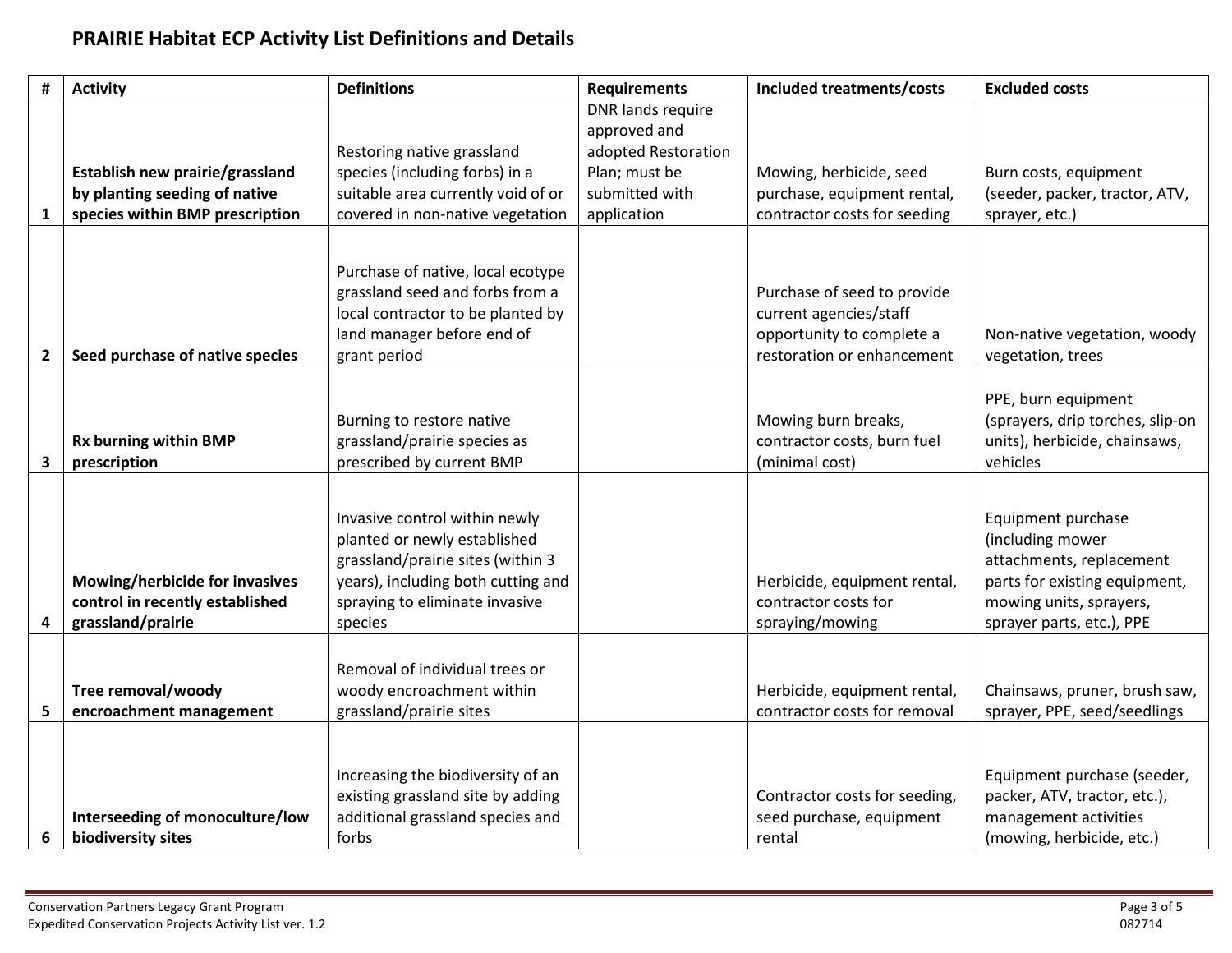## **WETLAND/WATER Habitat ECP Activity List Definitions and Details**

| #              | <b>Activity</b>                      | <b>Definitions</b>                                                                                                                            | <b>Requirements</b>                                                                                                         | Included treatments/costs                                                                                                                                  | <b>Excluded costs</b>                                                                                                                                                                                               |
|----------------|--------------------------------------|-----------------------------------------------------------------------------------------------------------------------------------------------|-----------------------------------------------------------------------------------------------------------------------------|------------------------------------------------------------------------------------------------------------------------------------------------------------|---------------------------------------------------------------------------------------------------------------------------------------------------------------------------------------------------------------------|
| 1              | <b>Water control structures</b>      | Installation of a structure to<br>control the level of water,<br>necessary due to altered<br>hydrology of a shallow lake or<br>wetland system | Engineering, survey<br>and design and<br>construction<br>estimates must be<br>complete and<br>submitted with<br>application | Fixed crest, variable crest<br>structures, contractor costs,<br>equipment rental, materials,<br>site clean-up, associated<br>upland or lowland restoration | Access or conservation<br>easement acquisition,<br>engineering and design,<br>survey work                                                                                                                           |
| $\overline{2}$ | <b>Fish Barriers</b>                 | Barriers places on larger or<br>shallow lake systems to prevent<br>the spread of aquatic invasive<br>species                                  | Engineering, survey<br>and design and<br>construction<br>estimates must be<br>complete and<br>submitted with<br>application | Contractor costs, equipment<br>rental, materials, site clean-<br>up, associated upland or<br>lowland restoration                                           | Fish removal (commercial or<br>chemical), access or<br>conservation easement<br>acquisition, engineering and<br>design, survey work                                                                                 |
| 3              | <b>Upland vegetation enhancement</b> | Enhancement or restoration of<br>uplands associated with existing<br>wetlands or water systems that<br>have been degraded                     |                                                                                                                             | Invasives control, Rx burning,<br>herbicide, tree removal,<br>seeding, equipment rental,<br>contractor costs                                               | PPE, burn equipment<br>(sprayers, drip torches, slip-on<br>units), chainsaws, vehicles,<br>pruner, brush saw, Rip-rap,<br>access or conservation<br>easement acquisition,<br>engineering and design,<br>survey work |
| 4              | Tile breaks/ditch blocks             | Decommissioning installed water<br>drainage systems by tile break or<br>removal                                                               |                                                                                                                             | equipment rental, contractor<br>costs, re-meandering of ditch<br>channels                                                                                  | Tile system improvements,<br>access or conservation<br>easement acquisition,<br>engineering and design,<br>survey work                                                                                              |